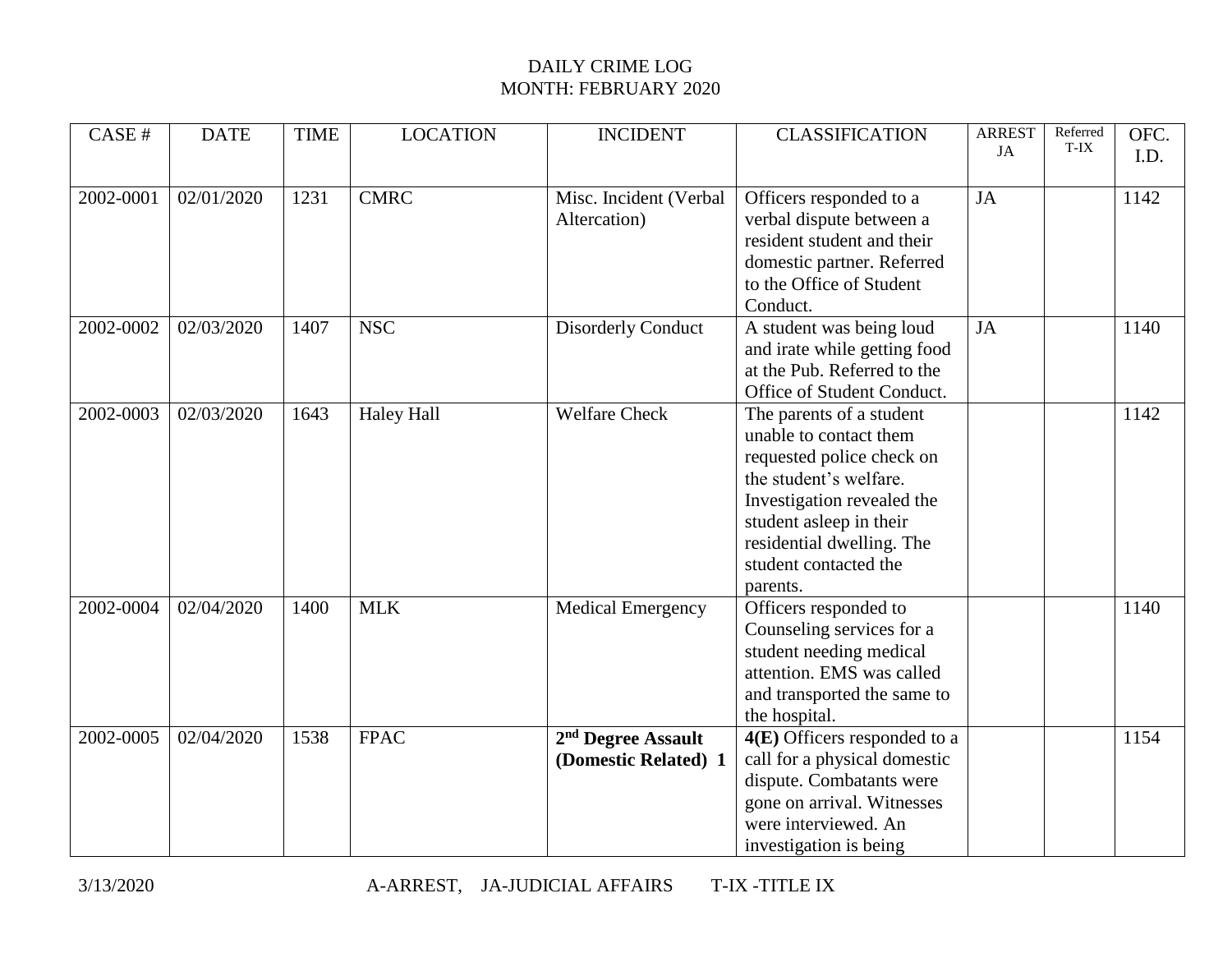|           |            |      |              |                                                           | conducted.                                                                                                                                                                                                  |           |      |      |
|-----------|------------|------|--------------|-----------------------------------------------------------|-------------------------------------------------------------------------------------------------------------------------------------------------------------------------------------------------------------|-----------|------|------|
| 2002-0006 | 02/04/2020 | 1650 | McKeldin Gym | <b>Lost Property</b>                                      | A student reported losing a<br>backpack with valuables in<br>it. An investigation is being<br>conducted.                                                                                                    |           |      | 1154 |
| 2002-0007 | 02/05/2020 | 1438 | <b>CMRC</b>  | <b>CDS</b>                                                | Officers responded to a call<br>for suspected marijuana.<br>Same was confiscated and<br>tested with positive results.<br>Investigation is being<br>conducted. Referred to the<br>Office of Student Conduct. | <b>JA</b> |      | 1140 |
| 2002-0008 | 02/05/2020 | 2147 | <b>FPAC</b>  | $2nd$ Degree Assault 1                                    | $4(e)$ A student advised they<br>were pushed by a former<br>domestic partner. An<br>investigation is being<br>conducted.                                                                                    | JA        | T-IX | 1154 |
| 2002-0009 | 02/06/2020 | 1125 | <b>FPAC</b>  | Theft under \$100<br>$\mathbf{1}$                         | $6(k)$ \$25 A student left an<br>art bag in an unsecured<br>locker. Unknown person<br>removed it without<br>permission. The bag was<br>later discovered by staff<br>returned to the owner.                  |           |      | 1143 |
| 2002-0010 | 02/07/2020 | 1133 | Lot O        | Impound                                                   | A vehicle illegally parked in<br>a reserved parking space<br>was ticketed and towed.                                                                                                                        |           |      | 1143 |
| 2002-0011 | 02/09/2020 | 1245 | McKeldin Gym | Assault 2 <sup>nd</sup> Degree<br>$\overline{\mathbf{2}}$ | 4 (e) A student was denied<br>entry to an event on campus<br>assaulted an officer by<br>forcefully shoving the<br>officer with their hands as<br>they attempted to force their<br>way into the venue. The   | JA        |      | 1143 |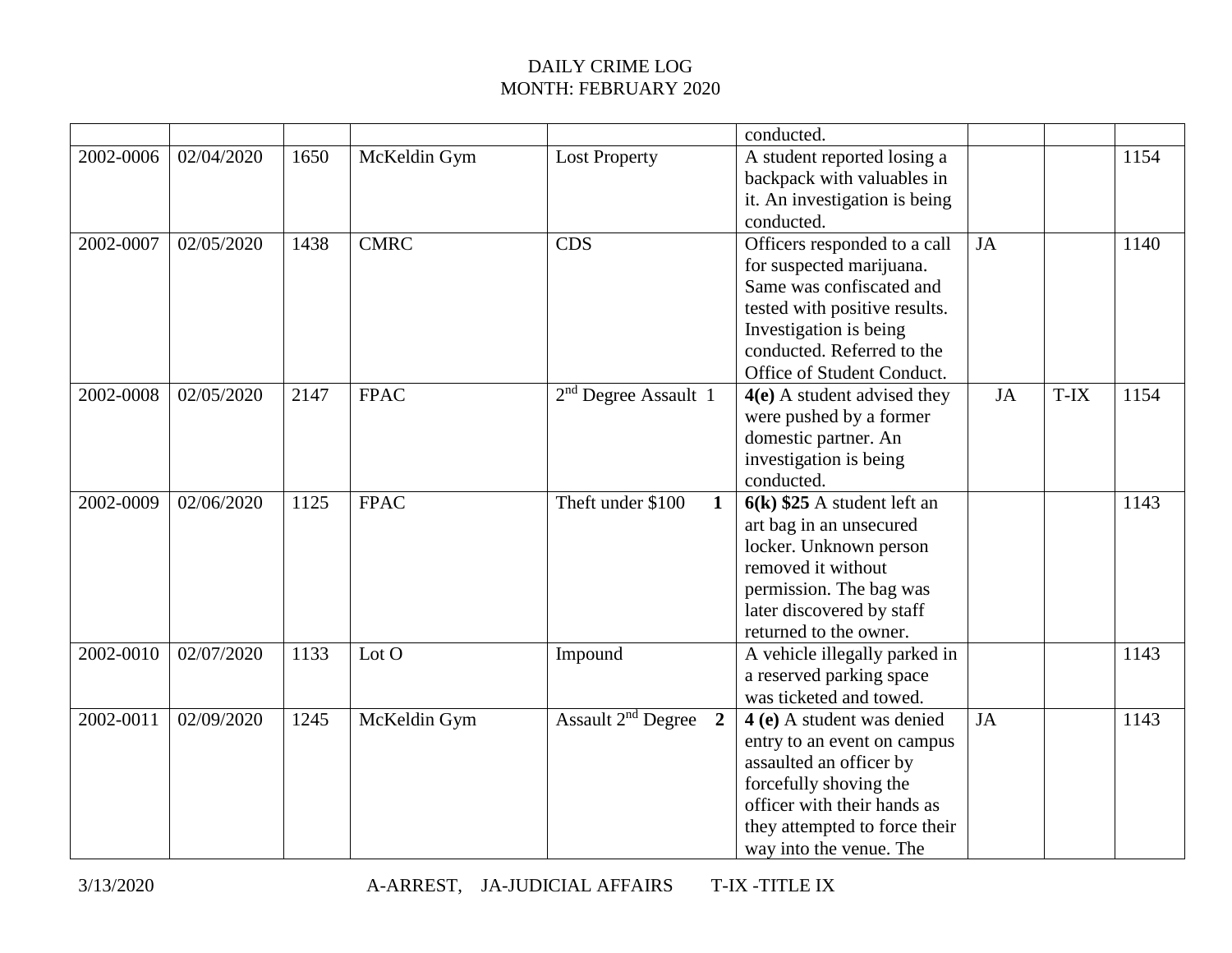|           |            |      |                    |                                    | student was subsequently<br>arrested.                                                                                                                                                                         |    |      |
|-----------|------------|------|--------------------|------------------------------------|---------------------------------------------------------------------------------------------------------------------------------------------------------------------------------------------------------------|----|------|
| 2002-0012 | 02/09/2020 | 1245 | McKeldin Gym       | <b>Injured Employee</b>            | A police officer was injured<br>while making an arrest. See<br>report #2002-0011.                                                                                                                             |    | 1143 |
| 2002-0013 | 02/09/2020 | 2119 | James Gym          | <b>Medical Emergency</b>           | Officers responded to a call<br>for an injured student.<br>Fireboard had been notified<br>prior to officer's arrival.<br>Fireboard responded and<br>transported the student to<br>the hospital for treatment. |    | 1142 |
| 2002-0014 | 02/09/2020 | 2328 | <b>Towers Hall</b> | $2nd$ Degree Assault 3             | 4(e) Officers responded to a<br>report of an assault. A<br>student reportedly assaulted<br>another student by bumping<br>into them on two occasions.<br>Forwarded to the Office of<br>Student Conduct.        | JA | 1142 |
| 2002-0015 | 02/10/2020 | 0745 | <b>FPAC</b>        | Theft of Service<br>$\overline{2}$ | $6(k)$ \$60.00 US Currency<br>An individual rode to<br>campus in a Taxi Cab and<br>left the vehicle without<br>paying the fee. An<br>investigation is being<br>conducted.                                     |    | 1144 |
| 2002-0016 | 02/11/2020 | 1614 | McKeldin Gym       | <b>Lost Property</b>               | A staff member reported<br>losing their BSU parking<br>permit. They were advised<br>of how to obtain a<br>replacement parking permit.                                                                         |    | 1128 |
| 2002-0017 | 02/11/2020 | 1601 | McKeldin Gym       | <b>Lost Property</b>               | A student reported losing<br>their BSU parking permit.<br>They were advised of how                                                                                                                            |    | 1154 |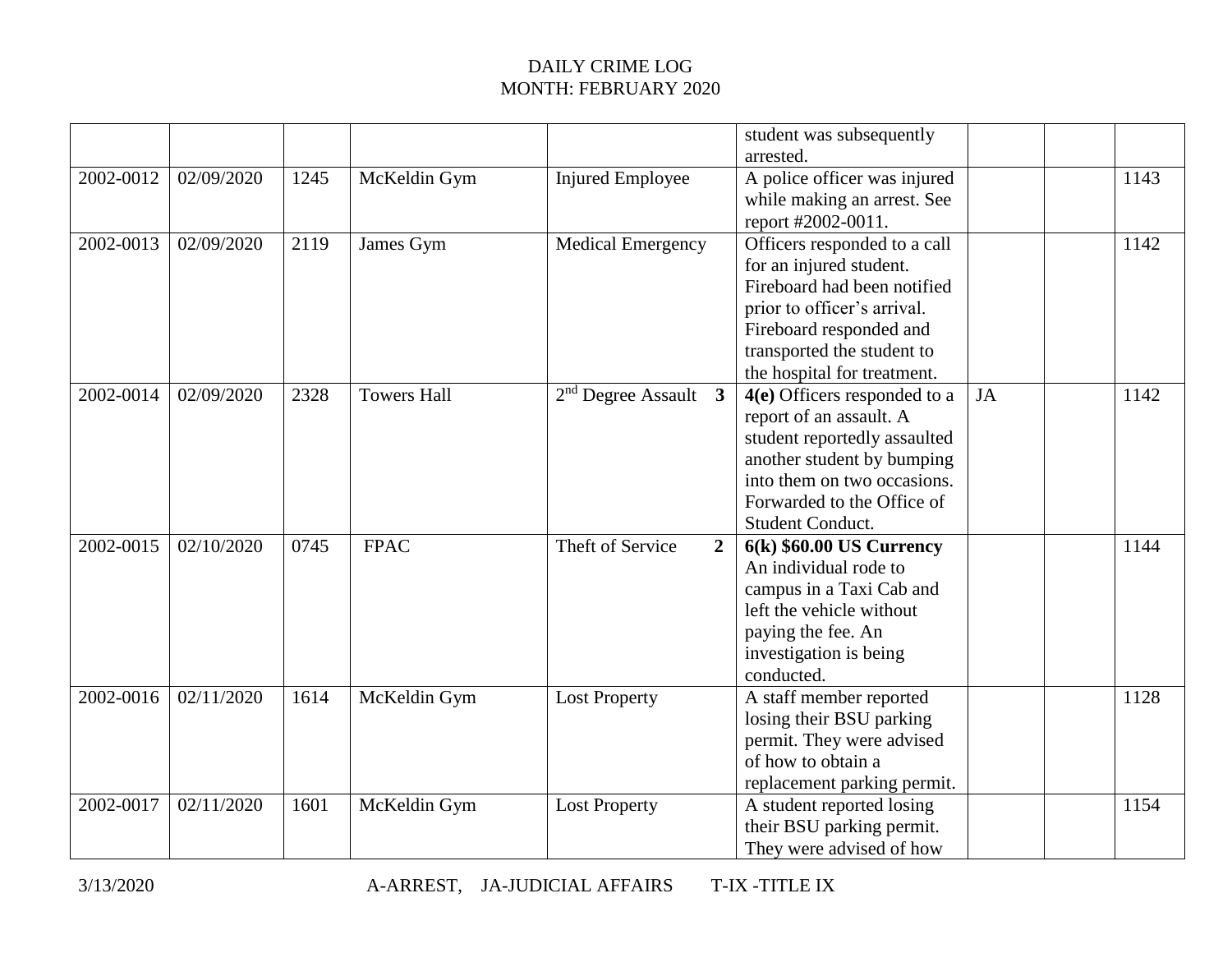|           |            |      |                    |                          | to obtain a replacement       |           |      |
|-----------|------------|------|--------------------|--------------------------|-------------------------------|-----------|------|
|           |            |      |                    |                          | parking permit.               |           |      |
| 2002-0018 | 02/13/2020 | 1635 | <b>Haley Hall</b>  | Misc. Incident (Verbal   | Officers responded to a call  | <b>JA</b> | 1154 |
|           |            |      |                    | Dispute)                 | for a verbal dispute between  |           |      |
|           |            |      |                    |                          | students. RD and RA staff     |           |      |
|           |            |      |                    |                          | were on scene conducting a    |           |      |
|           |            |      |                    |                          | mediation upon arrival.       |           |      |
|           |            |      |                    |                          | Officers stayed to assist     |           |      |
|           |            |      |                    |                          | with the mediation.           |           |      |
|           |            |      |                    |                          | Referred to the office of     |           |      |
|           |            |      |                    |                          | Student Conduct.              |           |      |
| 2002-0019 | 02/14/2020 | 1131 | Mckeldin Gym       | <b>Lost Property</b>     | A faculty member reported     |           | 1140 |
|           |            |      |                    |                          | losing their BSU parking      |           |      |
|           |            |      |                    |                          | permit. They were advised     |           |      |
|           |            |      |                    |                          | of how to obtain a            |           |      |
|           |            |      |                    |                          | replacement parking permit    |           |      |
| 2002-0020 | 02/14/2020 | 1753 | <b>NSU</b>         | <b>Alcohol Violation</b> | Officers responded to a call  | <b>JA</b> | 1154 |
|           |            |      |                    |                          | for a person in possession of |           |      |
|           |            |      |                    |                          | alcoholic beverages in the    |           |      |
|           |            |      |                    |                          | game room. Same was           |           |      |
|           |            |      |                    |                          | located and alcohol           |           |      |
|           |            |      |                    |                          | confiscated. Alcohol was      |           |      |
|           |            |      |                    |                          | placed in property. Referred  |           |      |
|           |            |      |                    |                          | to the office of Student      |           |      |
|           |            |      |                    |                          | Conduct.                      |           |      |
| 2002-0021 | 02/15/2020 | 1330 | Tubman Hall        | <b>Medical Emergency</b> | Officers responded to a       |           | 1143 |
|           |            |      |                    |                          | student which slipped and     |           |      |
|           |            |      |                    |                          | cut their foot while in a     |           |      |
|           |            |      |                    |                          | residential dwelling. EMS     |           |      |
|           |            |      |                    |                          | responded and transported     |           |      |
|           |            |      |                    |                          | the same to the hospital.     |           |      |
| 2002-0022 | 02/18/2020 | 0128 | <b>Towers Hall</b> | <b>Medical Emergency</b> | Officers were made aware      |           | 1145 |
|           |            |      |                    |                          | of an ambulance on campus.    |           |      |
|           |            |      |                    |                          | EMS was responding to         |           |      |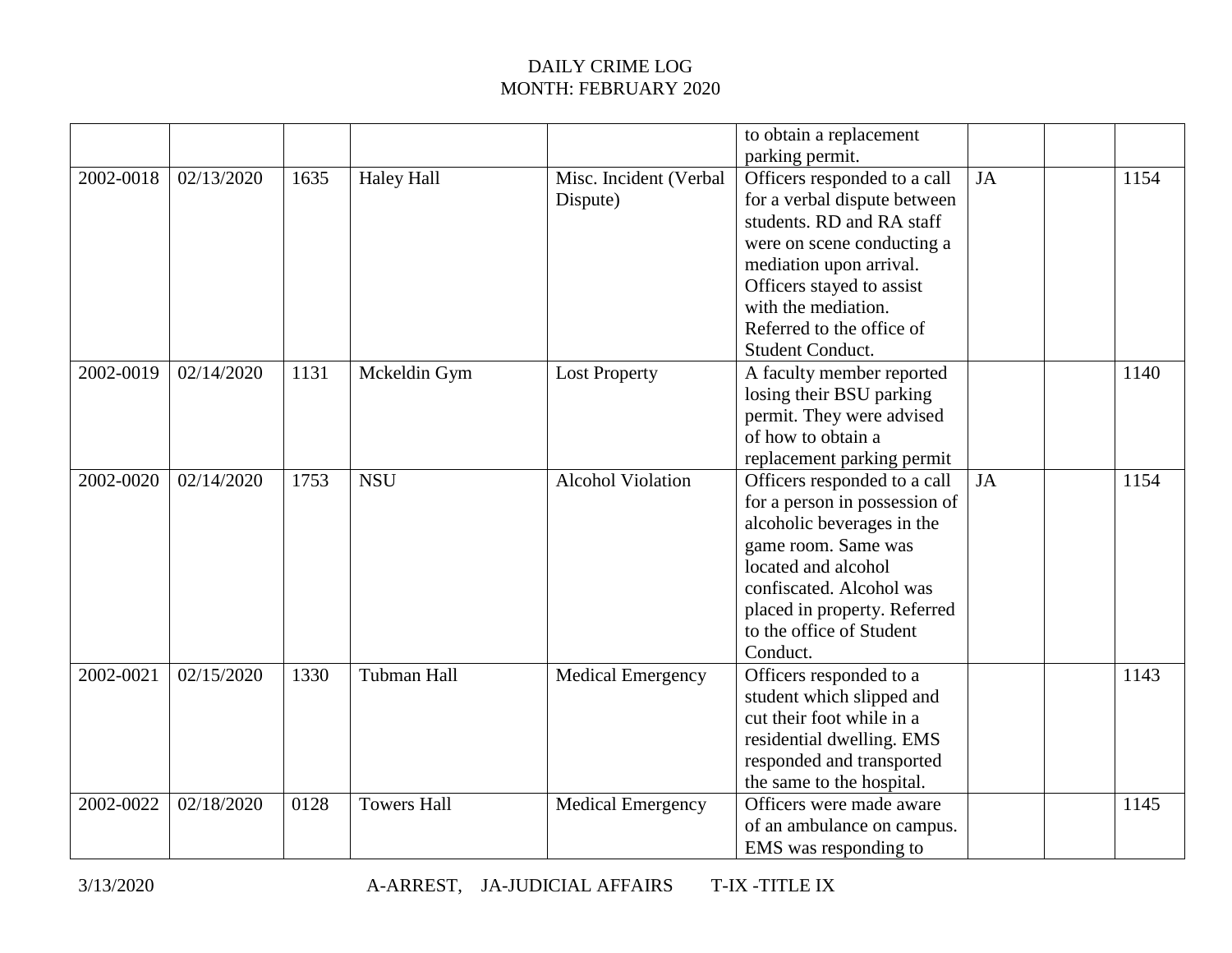| 2002-0023 | 02/18/2020 | 1200 | McKeldin Gym       | Misc. Incident (Verbal<br>Dispute) | Towers for a student with<br>severe stomach pains. After<br>initial evaluation the student<br>was transported to the<br>hospital.<br>Officers responded to a<br>report of a verbal<br>altercations between<br>students. A mediation was<br>conducted by RA and RD                                                                                               | <b>JA</b> | 1140 |
|-----------|------------|------|--------------------|------------------------------------|-----------------------------------------------------------------------------------------------------------------------------------------------------------------------------------------------------------------------------------------------------------------------------------------------------------------------------------------------------------------|-----------|------|
|           |            |      |                    |                                    | staff. Referred to the office<br>of Student Conduct.                                                                                                                                                                                                                                                                                                            |           |      |
| 2002-0024 | 02/18/2020 | 1909 | <b>JEP</b>         | Public Intoxication                | Officers responded to a<br>classroom for a student<br>reported to be intoxicated in<br>class. Interview of the<br>student revealed the student<br>was intoxicated and in<br>possession of an alcoholic<br>beverage on their person.<br>Same was escorted from<br>class. Alcoholic beverage<br>was disposed of. Referred to<br>the Office of Student<br>Conduct. | JA        | 1154 |
| 2002-0025 | 02/19/2020 | 2237 | <b>Holmes Hall</b> | Fire Alarm                         | Student residents lit a<br>candle in the residential<br>dwelling causing smoke to<br>fill the room and set of the<br>fire alarm. Referred to the<br>office of Student Conduct.                                                                                                                                                                                  | JA        | 1154 |
| 2002-0026 | 02/20/2020 | 0858 | Lot O              | Impound                            | A vehicle illegally parked in<br>a reserved parking space<br>was ticketed and towed                                                                                                                                                                                                                                                                             |           | 1143 |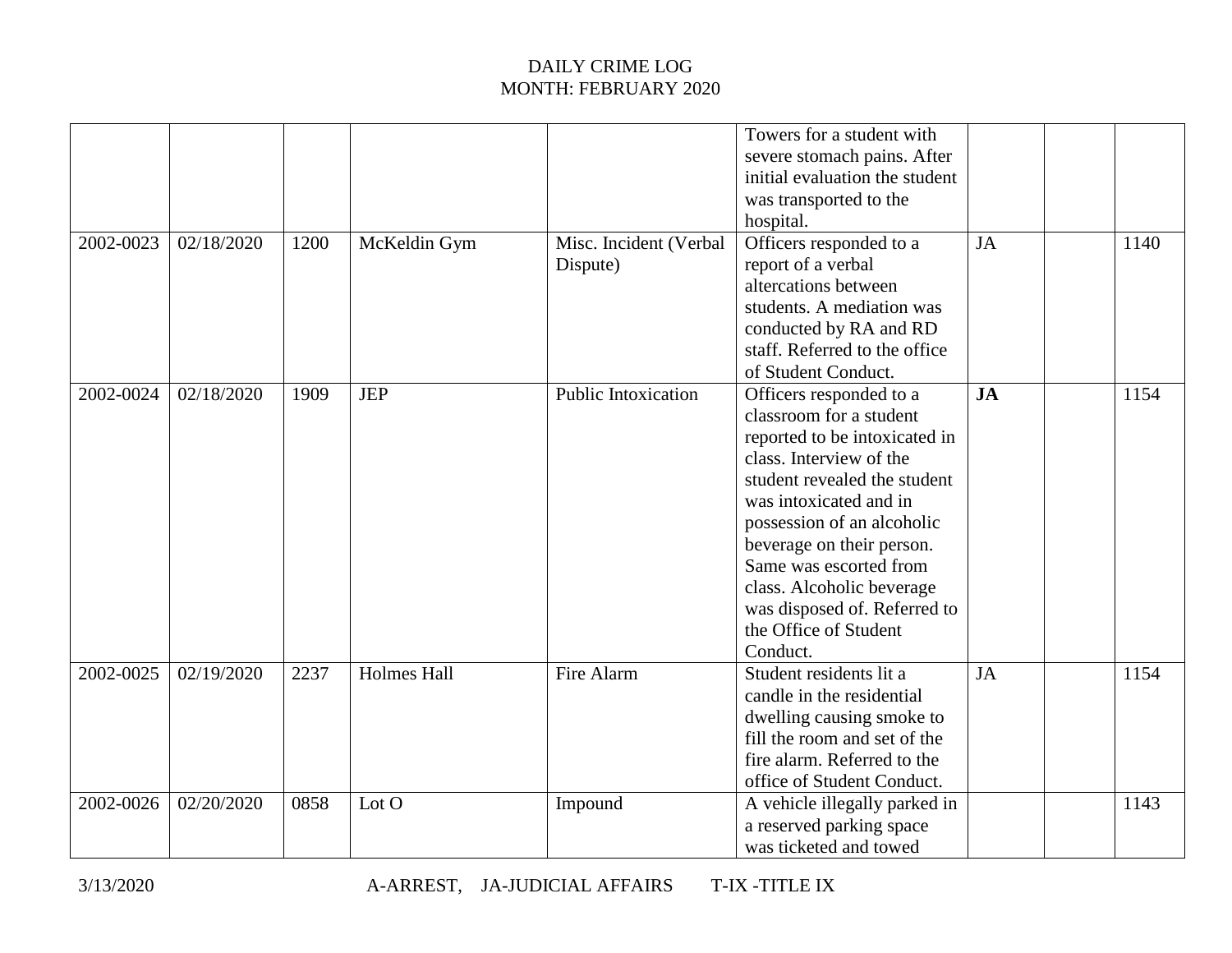| 2002-0027 | 02/20/2020 | 1038 | <b>CMRC</b> | Trespassing              | A student requested a visitor |    | 1143 |
|-----------|------------|------|-------------|--------------------------|-------------------------------|----|------|
|           |            |      |             |                          | and former domestic partner   |    |      |
|           |            |      |             |                          | to leave the residential      |    |      |
|           |            |      |             |                          | dwelling and the visitor      |    |      |
|           |            |      |             |                          | refused to leave. The visitor |    |      |
|           |            |      |             |                          | left upon arrival of the      |    |      |
|           |            |      |             |                          | officers. Officers issued a   |    |      |
|           |            |      |             |                          | trespass warning to the       |    |      |
|           |            |      |             |                          | visitor.                      |    |      |
| 2002-0028 | 02/20/2020 | 1350 | Lot G       | Impound                  | A vehicle illegally parked in |    | 1140 |
|           |            |      |             |                          | a reserved parking space      |    |      |
|           |            |      |             |                          | was ticketed and towed        |    |      |
| 2002-0029 | 02/20/2020 | 1913 | <b>CMRC</b> | <b>Medical Emergency</b> | Officers responded to a       |    | 1154 |
|           |            |      |             |                          | student complaining of        |    |      |
|           |            |      |             |                          | severe headaches. EMS         |    |      |
|           |            |      |             |                          | responded and transported     |    |      |
|           |            |      |             |                          | the same to the hospital.     |    |      |
| 2002-0030 | 02/21/2020 | 0416 | Lot L       | Destruction of           | Officers responded to a       |    | 1145 |
|           |            |      |             | Property                 | complaint of damaged          |    |      |
|           |            |      |             |                          | property. The complainant     |    |      |
|           |            |      |             |                          | reported they returned to     |    |      |
|           |            |      |             |                          | their vehicle and the         |    |      |
|           |            |      |             |                          | passenger rear window was     |    |      |
|           |            |      |             |                          | cracked. An investigation is  |    |      |
|           |            |      |             |                          | being conducted.              |    |      |
| 2002-0031 | 02/21/2020 | 0800 | Off Campus  | Check on Welfare         | Police were requested to      | JA | 1140 |
|           |            |      |             |                          | perform a welfare check on    |    |      |
|           |            |      |             |                          | a student by their domestic   |    |      |
|           |            |      |             |                          | partner who advised the       |    |      |
|           |            |      |             |                          | student planned to do harm    |    |      |
|           |            |      |             |                          | to themselves. The student    |    |      |
|           |            |      |             |                          | was located in good health    |    |      |
|           |            |      |             |                          | and was advised of            |    |      |
|           |            |      |             |                          | counseling services.          |    |      |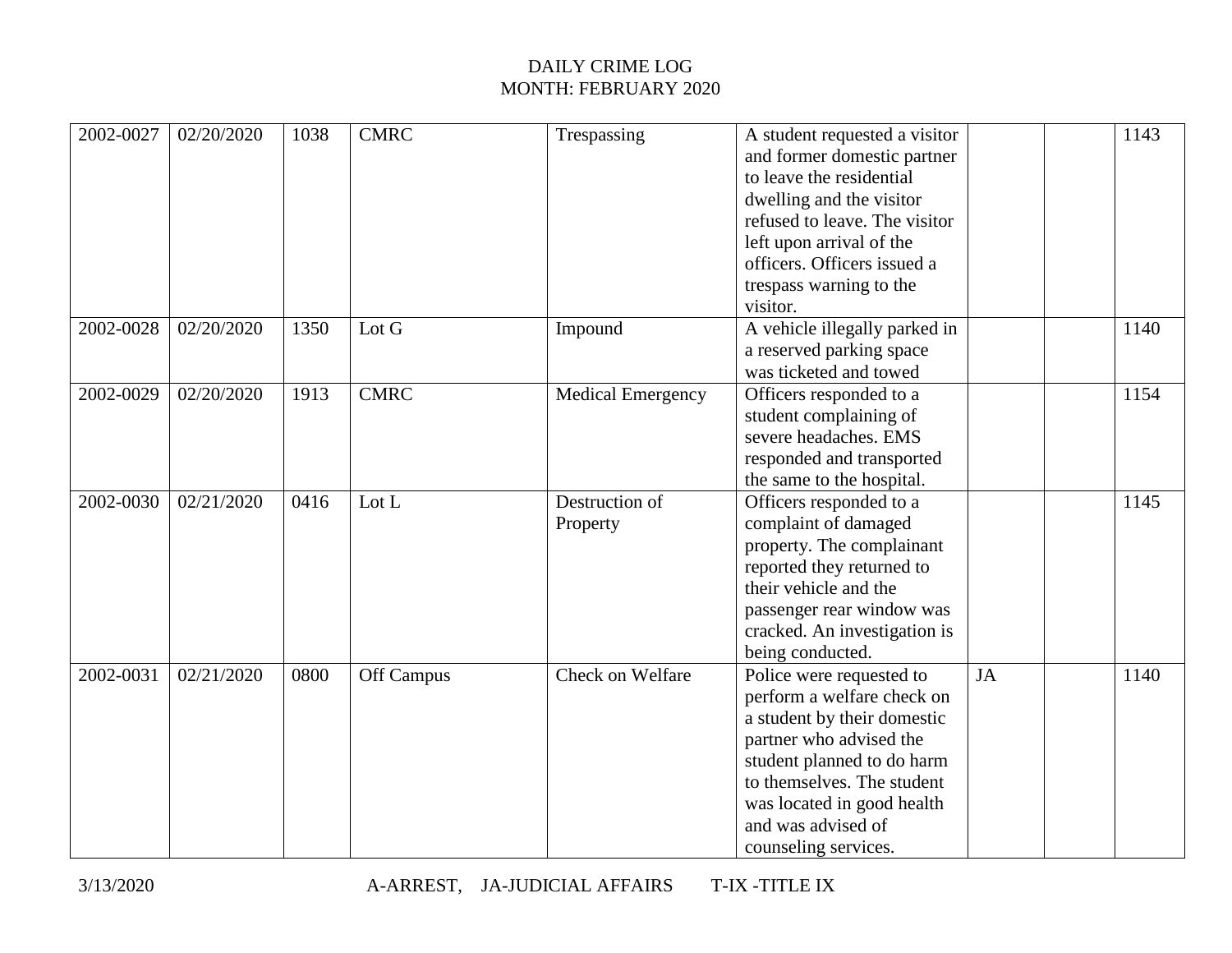|      |                      |                                                                   | Referred to the Office of                                                                            |                                                                                                                                                                                                                                                                                                                                                                                                                                                                                                                                                                                                                                                                                    |           |      |
|------|----------------------|-------------------------------------------------------------------|------------------------------------------------------------------------------------------------------|------------------------------------------------------------------------------------------------------------------------------------------------------------------------------------------------------------------------------------------------------------------------------------------------------------------------------------------------------------------------------------------------------------------------------------------------------------------------------------------------------------------------------------------------------------------------------------------------------------------------------------------------------------------------------------|-----------|------|
|      |                      |                                                                   |                                                                                                      |                                                                                                                                                                                                                                                                                                                                                                                                                                                                                                                                                                                                                                                                                    |           |      |
|      |                      |                                                                   |                                                                                                      |                                                                                                                                                                                                                                                                                                                                                                                                                                                                                                                                                                                                                                                                                    |           | 1154 |
|      |                      |                                                                   |                                                                                                      |                                                                                                                                                                                                                                                                                                                                                                                                                                                                                                                                                                                                                                                                                    |           |      |
|      |                      |                                                                   |                                                                                                      |                                                                                                                                                                                                                                                                                                                                                                                                                                                                                                                                                                                                                                                                                    |           |      |
|      |                      |                                                                   | performing health and                                                                                |                                                                                                                                                                                                                                                                                                                                                                                                                                                                                                                                                                                                                                                                                    |           |      |
|      |                      |                                                                   | wellness inspections. Same                                                                           |                                                                                                                                                                                                                                                                                                                                                                                                                                                                                                                                                                                                                                                                                    |           |      |
|      |                      |                                                                   | was confiscated and tested                                                                           |                                                                                                                                                                                                                                                                                                                                                                                                                                                                                                                                                                                                                                                                                    |           |      |
|      |                      |                                                                   |                                                                                                      |                                                                                                                                                                                                                                                                                                                                                                                                                                                                                                                                                                                                                                                                                    |           |      |
|      |                      |                                                                   |                                                                                                      |                                                                                                                                                                                                                                                                                                                                                                                                                                                                                                                                                                                                                                                                                    |           |      |
|      |                      |                                                                   |                                                                                                      |                                                                                                                                                                                                                                                                                                                                                                                                                                                                                                                                                                                                                                                                                    |           |      |
|      |                      |                                                                   |                                                                                                      |                                                                                                                                                                                                                                                                                                                                                                                                                                                                                                                                                                                                                                                                                    |           | 1154 |
|      |                      |                                                                   |                                                                                                      |                                                                                                                                                                                                                                                                                                                                                                                                                                                                                                                                                                                                                                                                                    |           |      |
|      |                      |                                                                   |                                                                                                      |                                                                                                                                                                                                                                                                                                                                                                                                                                                                                                                                                                                                                                                                                    |           |      |
|      |                      |                                                                   |                                                                                                      |                                                                                                                                                                                                                                                                                                                                                                                                                                                                                                                                                                                                                                                                                    |           |      |
|      |                      |                                                                   |                                                                                                      |                                                                                                                                                                                                                                                                                                                                                                                                                                                                                                                                                                                                                                                                                    |           |      |
|      |                      |                                                                   |                                                                                                      |                                                                                                                                                                                                                                                                                                                                                                                                                                                                                                                                                                                                                                                                                    |           |      |
|      |                      |                                                                   |                                                                                                      |                                                                                                                                                                                                                                                                                                                                                                                                                                                                                                                                                                                                                                                                                    |           |      |
|      |                      |                                                                   |                                                                                                      |                                                                                                                                                                                                                                                                                                                                                                                                                                                                                                                                                                                                                                                                                    |           |      |
|      |                      |                                                                   |                                                                                                      |                                                                                                                                                                                                                                                                                                                                                                                                                                                                                                                                                                                                                                                                                    |           |      |
|      |                      |                                                                   |                                                                                                      |                                                                                                                                                                                                                                                                                                                                                                                                                                                                                                                                                                                                                                                                                    |           | 1143 |
|      |                      |                                                                   |                                                                                                      |                                                                                                                                                                                                                                                                                                                                                                                                                                                                                                                                                                                                                                                                                    |           |      |
|      |                      |                                                                   |                                                                                                      |                                                                                                                                                                                                                                                                                                                                                                                                                                                                                                                                                                                                                                                                                    |           |      |
| 1515 |                      |                                                                   |                                                                                                      |                                                                                                                                                                                                                                                                                                                                                                                                                                                                                                                                                                                                                                                                                    |           | 1154 |
|      |                      |                                                                   |                                                                                                      |                                                                                                                                                                                                                                                                                                                                                                                                                                                                                                                                                                                                                                                                                    |           |      |
|      |                      | #2020-0092                                                        | 0092                                                                                                 |                                                                                                                                                                                                                                                                                                                                                                                                                                                                                                                                                                                                                                                                                    |           |      |
| 1443 |                      | <b>CDS</b>                                                        | Officers were alerted to                                                                             | <b>JA</b>                                                                                                                                                                                                                                                                                                                                                                                                                                                                                                                                                                                                                                                                          |           | 1140 |
|      |                      |                                                                   | suspected marijuana found                                                                            |                                                                                                                                                                                                                                                                                                                                                                                                                                                                                                                                                                                                                                                                                    |           |      |
|      |                      |                                                                   | by RA staff while                                                                                    |                                                                                                                                                                                                                                                                                                                                                                                                                                                                                                                                                                                                                                                                                    |           |      |
|      |                      |                                                                   |                                                                                                      |                                                                                                                                                                                                                                                                                                                                                                                                                                                                                                                                                                                                                                                                                    |           |      |
|      |                      |                                                                   |                                                                                                      |                                                                                                                                                                                                                                                                                                                                                                                                                                                                                                                                                                                                                                                                                    |           |      |
|      |                      |                                                                   | was confiscated and tested                                                                           |                                                                                                                                                                                                                                                                                                                                                                                                                                                                                                                                                                                                                                                                                    |           |      |
|      |                      |                                                                   |                                                                                                      |                                                                                                                                                                                                                                                                                                                                                                                                                                                                                                                                                                                                                                                                                    |           |      |
|      |                      |                                                                   | Referred to the Office of                                                                            |                                                                                                                                                                                                                                                                                                                                                                                                                                                                                                                                                                                                                                                                                    |           |      |
|      |                      |                                                                   | <b>Student Conduct.</b>                                                                              |                                                                                                                                                                                                                                                                                                                                                                                                                                                                                                                                                                                                                                                                                    |           |      |
|      | 1524<br>2033<br>1015 | <b>CMRC</b><br><b>Haley Hall</b><br>Lot O<br>Lot D<br><b>CMRC</b> | <b>CDS</b><br><b>Medical Call</b><br>Impound<br><b>Issued in Error See</b><br><b>Accident Report</b> | <b>Student Conduct.</b><br>Officers were alerted to<br>suspected marijuana found<br>by RA staff while<br>with positive results.<br>Referred to the Office of<br><b>Student Conduct.</b><br>Officers responded to a call<br>for an individual under the<br>influence of a CDS having<br>trouble breathing. EMS was<br>contacted and performed an<br>initial evaluation. Student<br>was later transported to the<br>hospital by their parent.<br>A vehicle illegally parked in<br>a reserved parking space<br>was ticketed and towed<br><b>Issued in Error See</b><br><b>Accident Report #2020-</b><br>performing health and<br>wellness inspections. Same<br>with positive results. | <b>JA</b> |      |